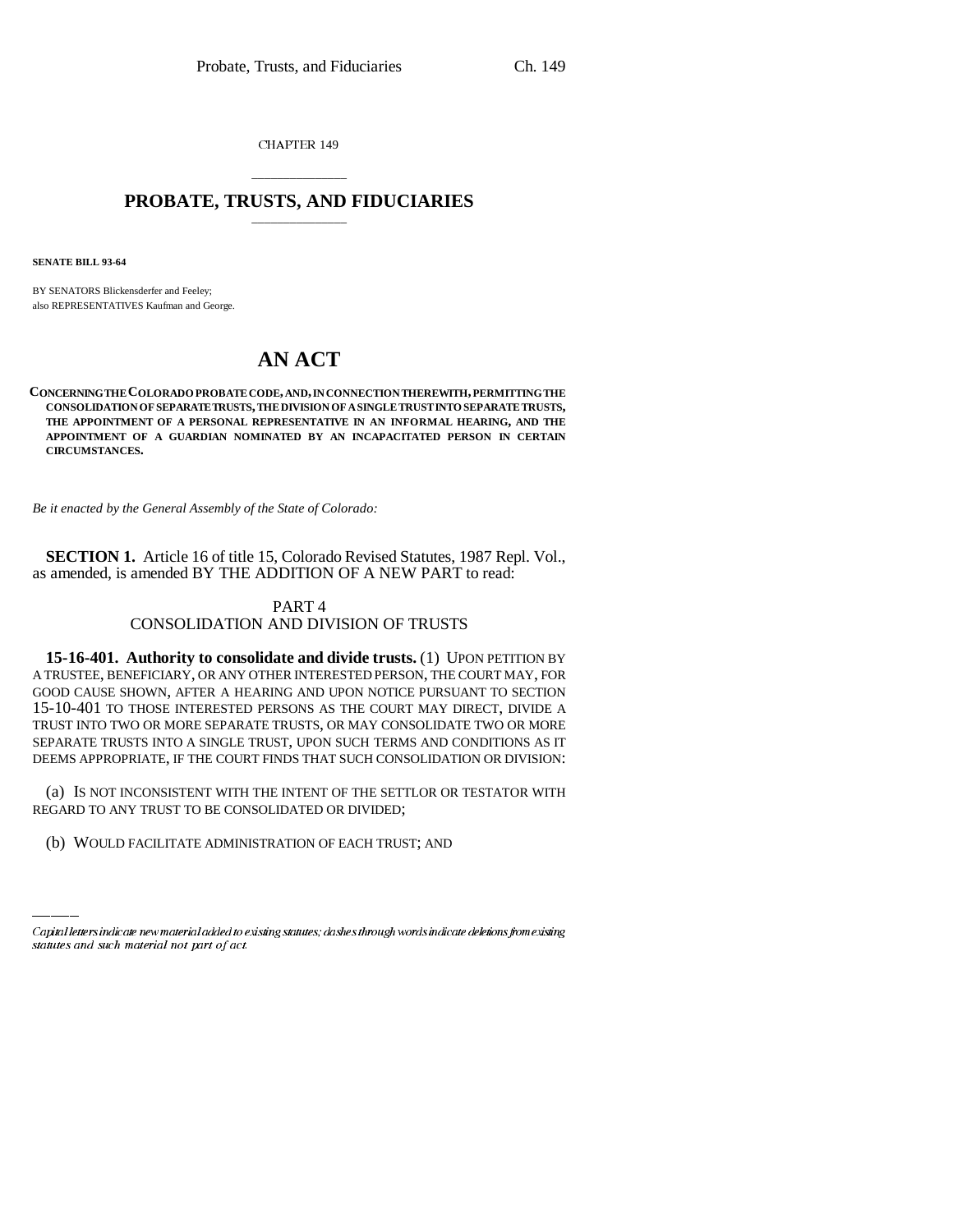## Ch. 149 Probate, Trusts, and Fiduciaries

(c) WOULD BE IN THE BEST INTEREST OF ALL THE BENEFICIARIES OF EACH TRUST AND NOT MATERIALLY IMPAIR THEIR RESPECTIVE INTERESTS.

(2) SUBSECTION (1) OF THIS SECTION SHALL APPLY TO ALL TRUSTS, WHENEVER CREATED, WHETHER INTER VIVOS OR TESTAMENTARY, WHETHER CREATED BY THE SAME OR DIFFERENT INSTRUMENTS OR BY THE SAME OR DIFFERENT PERSONS, AND REGARDLESS OF WHERE CREATED OR ADMINISTERED.

(3) SUBSECTION (1) OF THIS SECTION SHALL NOT LIMIT THE RIGHT OF A TRUSTEE ACTING IN ACCORDANCE WITH THE APPLICABLE PROVISIONS OF THE GOVERNING INSTRUMENTS TO DIVIDE OR CONSOLIDATE TRUSTS.

**SECTION 2.** 15-12-203 (2) (b) and (5), Colorado Revised Statutes, 1987 Repl. Vol., as amended, are amended to read:

**15-12-203. Priority among persons seeking appointment as personal representative.** (2) An objection to an appointment can be made only in formal proceedings. In case of objection the priorities stated in subsection (1) of this section apply, except that:

(b) In case of objection to appointment of a person PERSON, other than one whose priority is determined by will WILL, by an heir or devisee appearing to have a substantial interest in the estate, the court may appoint a person who is acceptable to heirs and devisees whose interests in the estate appear to be worth in total more than half of the probable distributable value or, in default of this accord, any suitable person.

(5) Appointment of one who does not have priority, pursuant to this section, may be made only in formal proceedings A PERSON WITH PRIORITY, A PERSON WHO IS NOMINATED PURSUANT TO SUBSECTION (3) OF THIS SECTION, OR A PERSON WHOSE ENTITLEMENT TO APPOINTMENT RESULTS FROM RENUNCIATION BY ANOTHER PERSON WITH PRIORITY MAY BE MADE IN AN INFORMAL PROCEEDING. Before appointing FORMAL APPOINTMENT OF one without priority, the court must determine that those having priority, although given notice of the proceedings, have failed to request appointment or to nominate another for appointment and that administration is necessary.

**SECTION 3.** 15-14-311 (2) (a) and (2) (b), Colorado Revised Statutes, 1987 Repl. Vol., are amended to read:

**15-14-311. Who may be guardian - priorities.** (2) Subject to a determination by the court of the best interests of the incapacitated person, persons who are not disqualified have priority for appointment as guardian in the following order:

(a) The spouse of the incapacitated person; A PERSON NOMINATED BY THE INCAPACITATED PERSON IN WRITING PRIOR TO SUCH PERSON'S INCAPACITY;

(b) A person nominated by the incapacitated person in writing prior to his incapacity; THE SPOUSE OF THE INCAPACITATED PERSON;

**SECTION 4. Effective date.** This act shall take effect July 1, 1993.